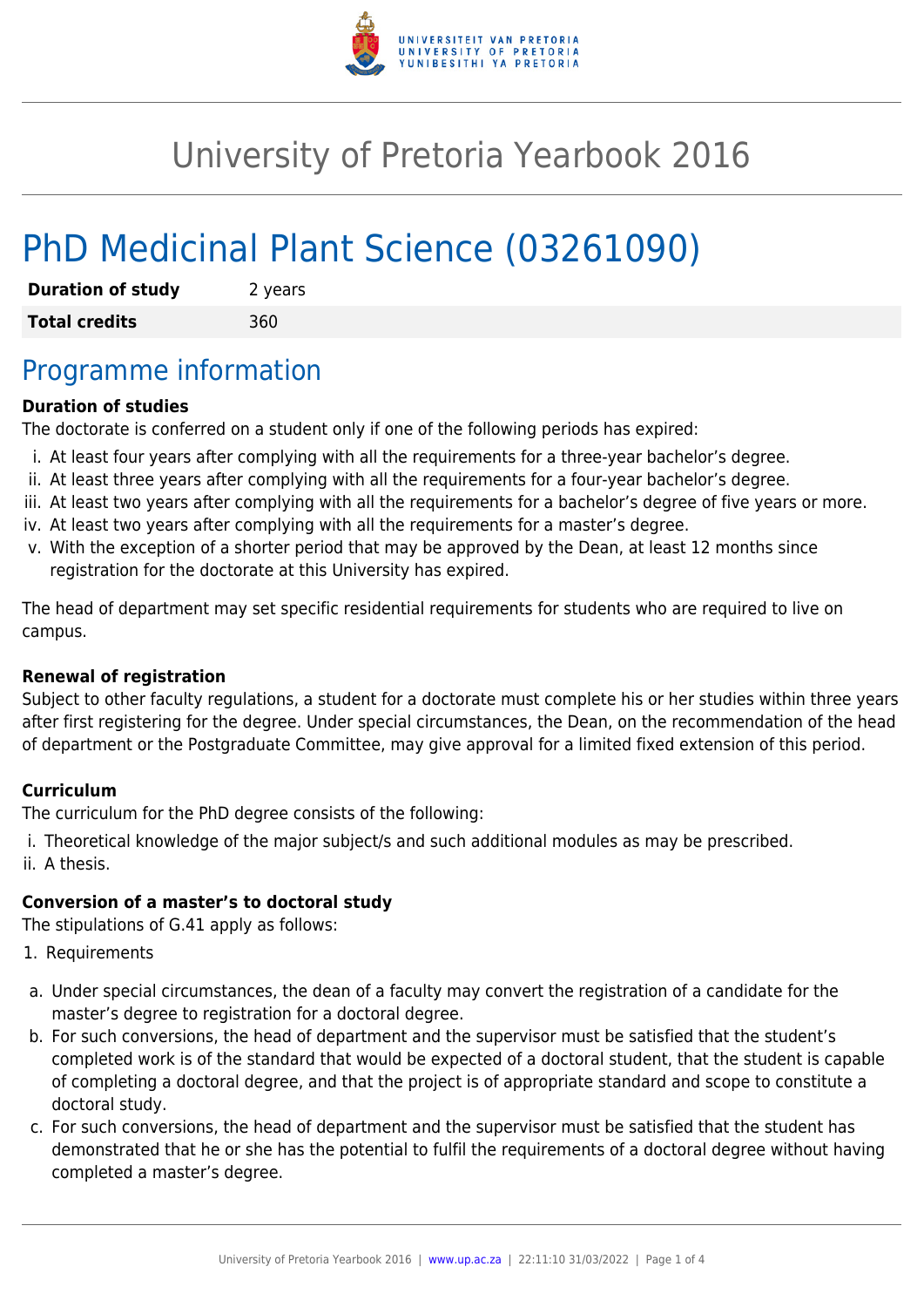

#### 2. Process

- a. Application for conversion may be submitted at any time during the course of study for the master's degree.
- b. The application for the conversion must include the following documentation:
- i. A detailed progress report by the candidate of the work completed for the master's project. The report must provide proof that the results obtained thus far are of such a standard and scientific significance that they justify conversion to a doctoral project. The report should include details of presentations made at conferences and of material that has been submitted for publication and/or published.
- ii. A detailed proposal for the intended doctoral project, written by the candidate, including the objectives of the project.
- iii. A recommendation by the supervisor with specific comments on the ability of the applicant as a potential doctoral candidate as well as the feasibility of the conversion, especially with regard to the information provided by the candidate in his/her reports (items (i) and (ii)).
- iv. A recommendation by the head of department, if he or she is not the supervisor, in which the ability of the candidate as a potential doctoral candidate is confirmed.
- v. If the dean considers it advisable for the faculty, the candidate may be required to present a seminar to the department in support of the application. In this case, the head of department should include a report on this in his or her recommendation.
- c. The application of the candidate, together with the reports and recommendations, is submitted for consideration to the dean, (who may delegate to the Chairperson of the Faculty Postgraduate Committee) for approval. The decision should be submitted to the Faculty Board for approval.

#### **General**

Candidates are required to familiarise themselves with the General Regulations regarding the maximum duration of study and the requirements to submit an article/s for publication.

## Admission requirements

MSc [Option: Medicinal Plant Science] or an MSc in Plant Science or a recommendation from the head of department. A minimum of 60% is required in the compulsory modules BOT 761, BOT 748 and BOT 749 which are offered at honours level in the Department of Plant Science.

### Examinations and pass requirements

- i. Consult the General Regulations that apply to the calculation of marks.
- ii. In order to obtain the PhD degree the candidate must:
- pass the examinations and the prescribed modules, as determined in the study programme;
- pass the thesis: and
- pass the final examination on the thesis and general subject knowledge.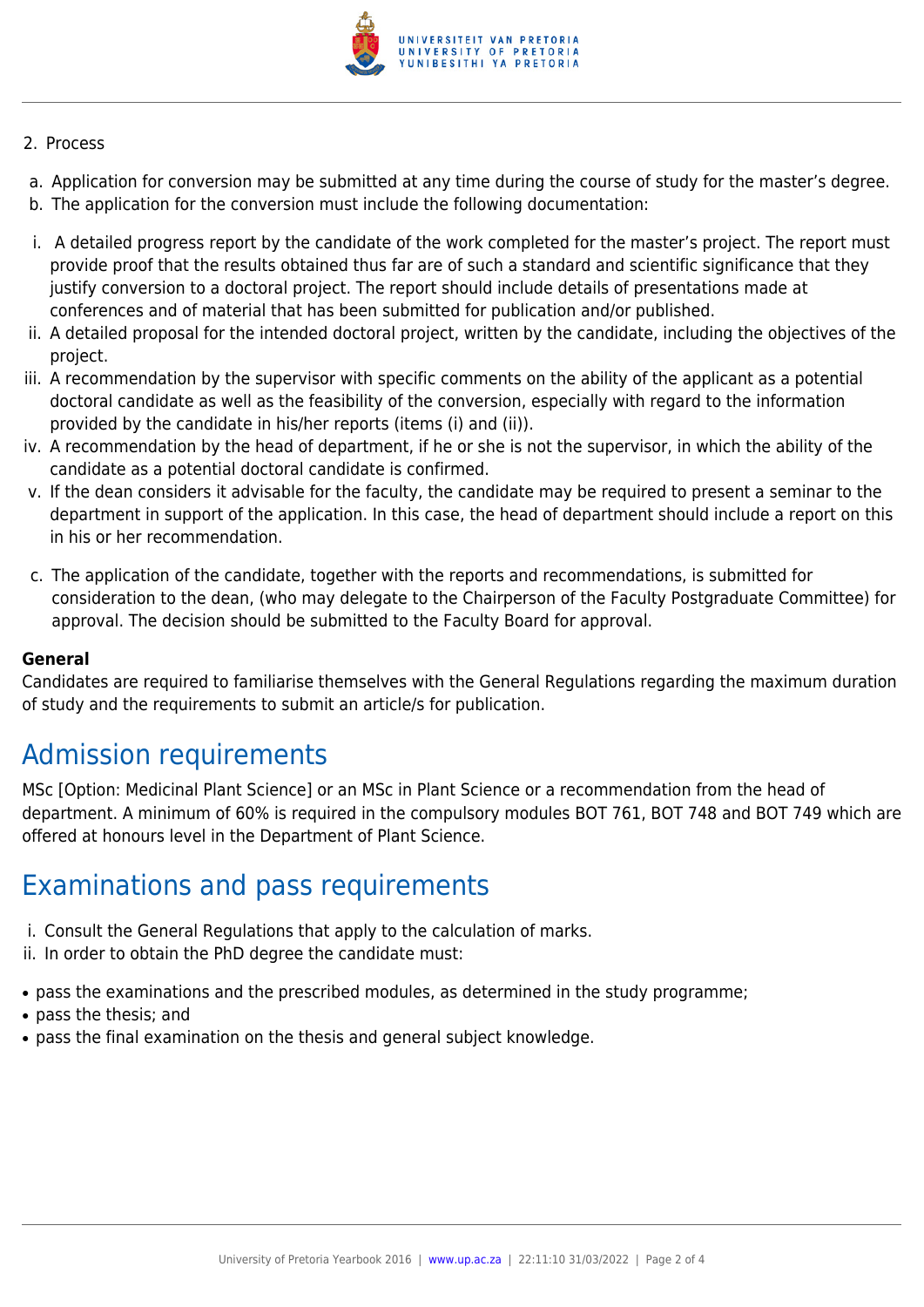

## Curriculum: Year 1

**Minimum credits: 360**

### **Core modules**

### **Thesis: Medicinal plant science 990 (MPS 990)**

| <b>Module credits</b>         | 360.00                         |
|-------------------------------|--------------------------------|
| <b>Prerequisites</b>          | No prerequisites.              |
| Language of tuition           | English                        |
| <b>Academic organisation</b>  | <b>Plant and Soil Sciences</b> |
| <b>Period of presentation</b> | Year                           |